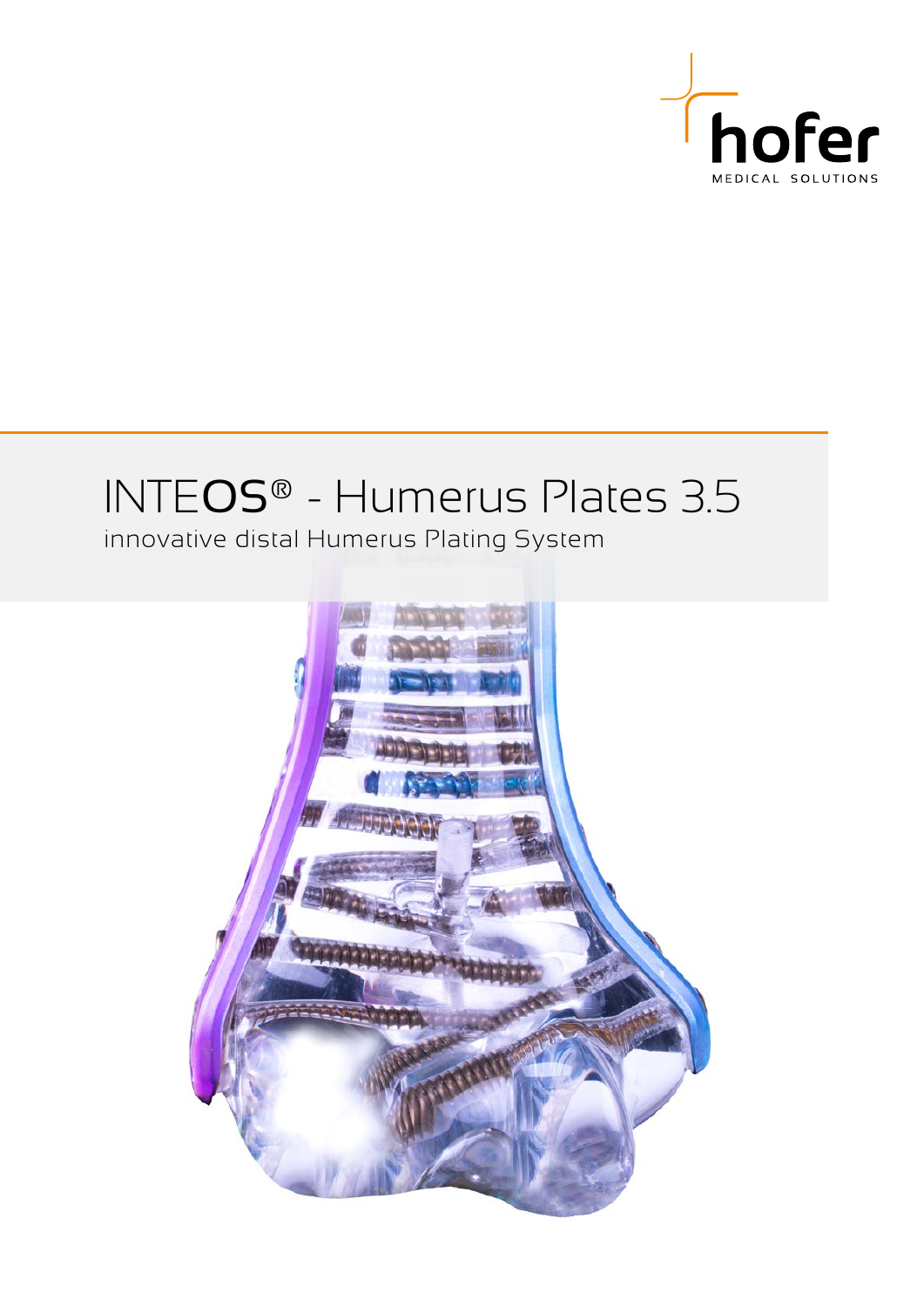# **Advantages** of the INTEOS® Humerus Plates 3.5 distal

**The INTEOS® Humerus Plates 3.5 distal of Hofer-medical are characterized by its easy implantation technique as a result of pre-angled holes. Fixed-angle & multidirectional implantation techniques are as standard.**

- Angle stable and polyaxial
- Anatomic precise shape
- AO-approach (90°) as well as alternative-approach (180°) available
- Chamfered auto-compression holes for generation of important compression
- Screw heads are countersunk in the plate
- Numerous possibilities for optimal temporary fragment fixation through Kirschner wire holes
- Various plate lenghts for maximum stable fracture supply
- Milled groove on the bone side of the plate for medial and lateral optimal positioning of the plate along the supracondylar bone edge to find the correct position for the plate

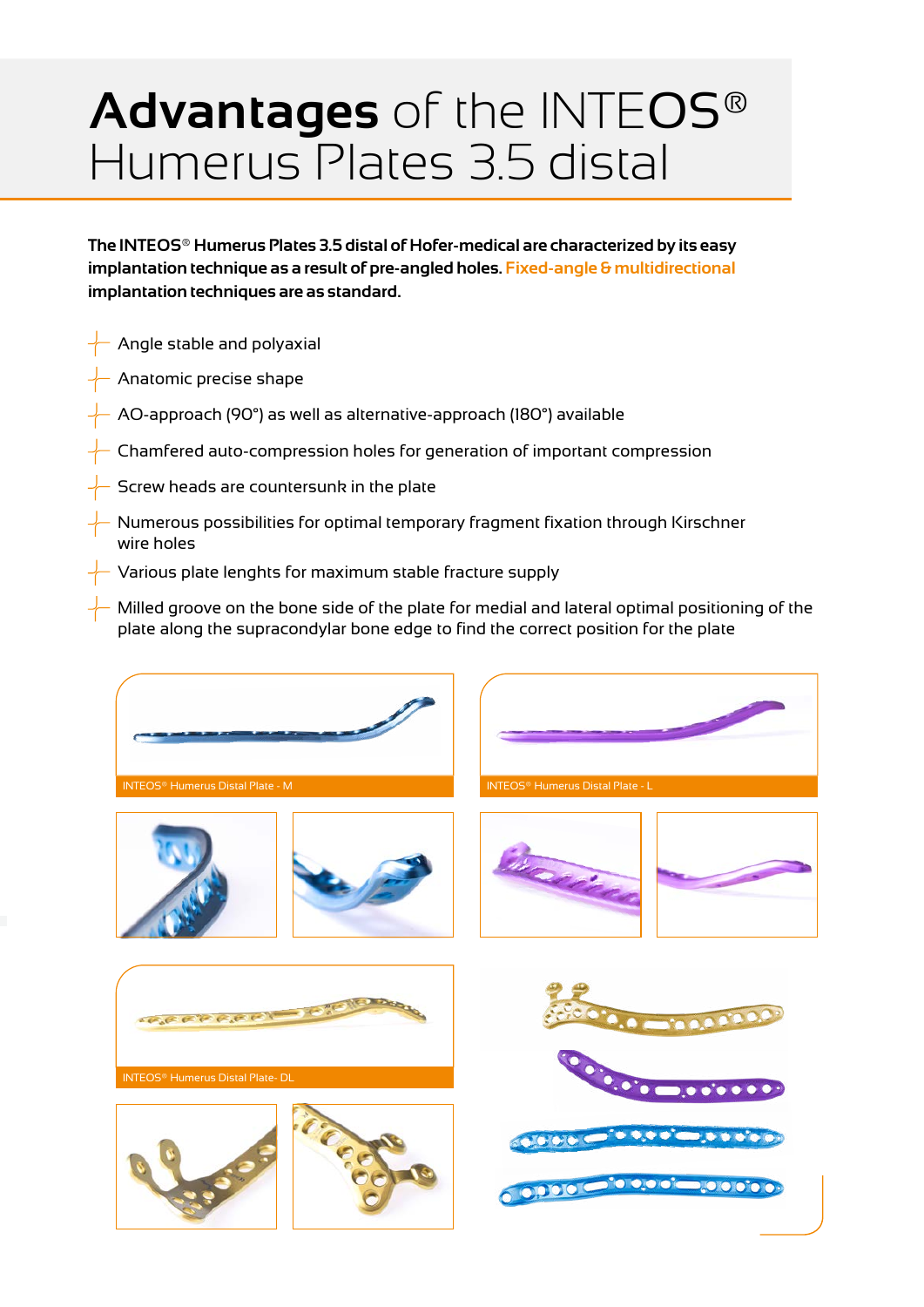### INTEOS® Humerus distal dorsolateral 3.0 & 3.5 as av



| Titanium        | Number of Holes    | Side  | Length   | PU           |
|-----------------|--------------------|-------|----------|--------------|
|                 |                    |       |          |              |
| 770-140-000-011 | $10 + 1$ long hole | left  | 79 mm    | 1            |
| 770-140-000-014 | $13 + 1$ long hole | left  | $103$ mm | 1            |
| 770-140-000-016 | $15 + 1$ long hole | left  | 119 mm   | 1            |
| 770-140-000-018 | $17 + 1$ long hole | left  | 135 mm   | 1            |
| 770-140-001-011 | $10 + 1$ long hole | right | 79 mm    | $\mathbf{1}$ |
| 770-140-001-014 | $13 + 1$ long hole | right | $103$ mm | $\mathbf{1}$ |
| 770-140-000-016 | $15 + 1$ long hole | right | 119 mm   | 1            |
| 770-140-000-018 | $17 + 1$ long hole | right | 135 mm   | 1            |

#### INTEOS® Humerus distal lateral 3.5 as av



| Titanium        | Number of Holes    | Side  | Length   | PU           |
|-----------------|--------------------|-------|----------|--------------|
|                 |                    |       |          |              |
| 770-141-000-006 | $5 + 1$ long hole  | left  | 74 mm    | $\mathbf{1}$ |
| 770-141-000-008 | $7 + 1$ long hole  | left  | $90$ mm  | 1            |
| 770-141-000-010 | $9 + 1$ long hole  | left  | $106$ mm | $\mathbf{1}$ |
| 770-141-000-012 | $11 + 1$ long hole | left  | $122$ mm | $\mathbf{1}$ |
| 770-141-001-006 | $5 + 1$ long hole  | right | 74 mm    | $\mathbf{1}$ |
| 770-141-001-008 | $7 + 1$ long hole  | right | $90$ mm  | 1            |
| 770-141-001-010 | $9 + 1$ long hole  | right | $106$ mm | $\mathbf{1}$ |
| 770-141-001-012 | $11 + 1$ long hole | right | 122 mm   |              |
|                 |                    |       |          |              |

## INTEOS® Humerus distal medial 3.5 as av

| Titanium        | Number of Holes    | Side  | Length   | PU           |
|-----------------|--------------------|-------|----------|--------------|
|                 |                    |       |          |              |
| 770-142-000-008 | $7 + 1$ long hole  | left  | 88 mm    | $\mathbf{1}$ |
| 770-142-000-011 | $10+1$ long hole   | left  | $112$ mm | $\mathbf{1}$ |
| 770-142-000-012 | $10 + 2$ long hole | left  | 129 mm   | $\mathbf{1}$ |
| 770-142-000-015 | $13 + 2$ long hole | left  | 153 mm   | $\mathbf{1}$ |
| 770-142-001-008 | $7 + 1$ long hole  | right | 88 mm    | $\mathbf{1}$ |
| 770-142-001-011 | $10+1$ long hole   | right | 112 mm   | $\mathbf{1}$ |
| 770-142-001-012 | $10 + 2$ long hole | right | 129 mm   | $\mathbf{1}$ |
| 770-142-001-015 | $13 + 2$ long hole | right | 153 mm   | 1            |

### INTEOS® Humerus distal medial 3.5 as av ext.

| Titanium        | Number of Holes     | Side  | Length | PU           |
|-----------------|---------------------|-------|--------|--------------|
|                 |                     |       |        |              |
| 770-143-000-009 | $8 + 1$ long hole   | left  | 94 mm  | $\mathbf{1}$ |
| 770-143-000-012 | $11 + 1$ long hole  | left  | 118 mm | $\mathbf{1}$ |
| 770-143-000-013 | $11 + 2$ long hole  | left  | 135 mm | $\mathbf{1}$ |
| 770-143-000-016 | $14 + 2$ long hole  | left  | 159 mm | 1            |
| 770-143-001-009 | $8 + 1$ long hole   | right | 94 mm  | $\mathbf{1}$ |
| 770-143-001-012 | $11 + 1$ long hole  | right | 118 mm | $\mathbf{1}$ |
| 770-143-001-013 | $11 + 2$ long holee | right | 135 mm | $\mathbf{1}$ |
| 770-143-001-016 | $14 + 2$ long hole  | right | 159 mm | $\mathbf{1}$ |
|                 |                     |       |        |              |

Plates configuration and design in four models: **DL** dorsolateral/ **L** lateral/ **M** medial / **M ext** medial extended